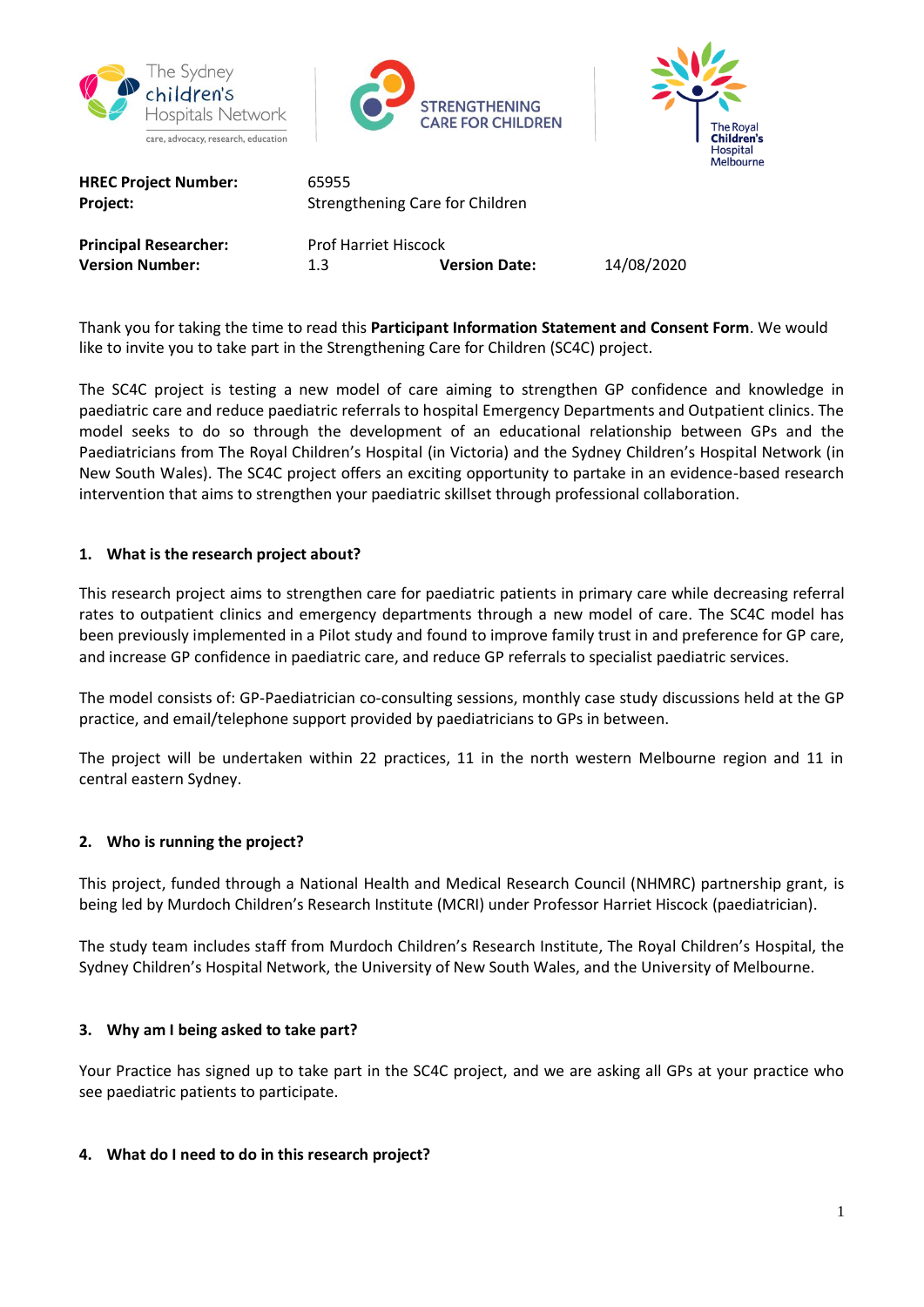The SC4C model will be implemented in your practice for 12 months. You will not be asked to travel outside of your practice for your participation in this project.

As a participating GP in this project you will be asked to:

- 1. attend education and training events as required
- 2. record reason for visit and referral activities for all children you see (<18 years) in your existing electronic medical record
- 3. seek specialist Paediatrician advice via study email and phone services as needed
- 4. attend patient co-consultations with the study Paediatrician at your practice
- 5. attend and present paediatric cases at monthly 60-minute case study discussions held at your practice, and keep information shared about patients during the multi-case discussions confidential within the discussion group
- 6. complete and return project surveys (2) in a timely fashion
- 7. Agree to have non-identifiable data extracted on all children you see (<18-years), including provider number, patient demographics (e.g. sex, age, postcode), reason for visit, prescriptions, testing ordered, and referral information

## **5. Can I withdraw from the project?**

You can withdraw from the project at any time for any reason. If you withdraw from the project we will use any information already collected unless you tell us not to.

## **6. What are the possible benefits for me and other people in the future?**

Participation in this project will provide you with the opportunity to strengthen your paediatric care through collaborative education with a paediatrician. Participating GPs will be eligible for RACGP CPD Points.

Your participation in this project will provide useful information for assessing the efficacy of the SC4C model as a tool to strengthen paediatric care at the primary health care level.

## **7. What are the possible risks, side-effects, discomforts and/or inconveniences?**

There are no expected risks, side-effects and/or discomforts in participating in this project. You may experience some inconvenience in completing the components required of your participation in the project. However, the study team will ensure they offer adequate support to lessen any inconvenience in completing these components.

Although there are no expected negative outcomes for participation in this project, if any unforeseen or unknown events arise during the undertaking of this project the study team will ensure that participants are informed and sufficiently supported.

## **8. What will be done to make sure my information is confidential?**

Your name and the practice in which you work will be recorded by the study team for the purpose of tracking who has completed the online surveys but will not be attached to the survey responses to ensure that your responses are non-identifiable.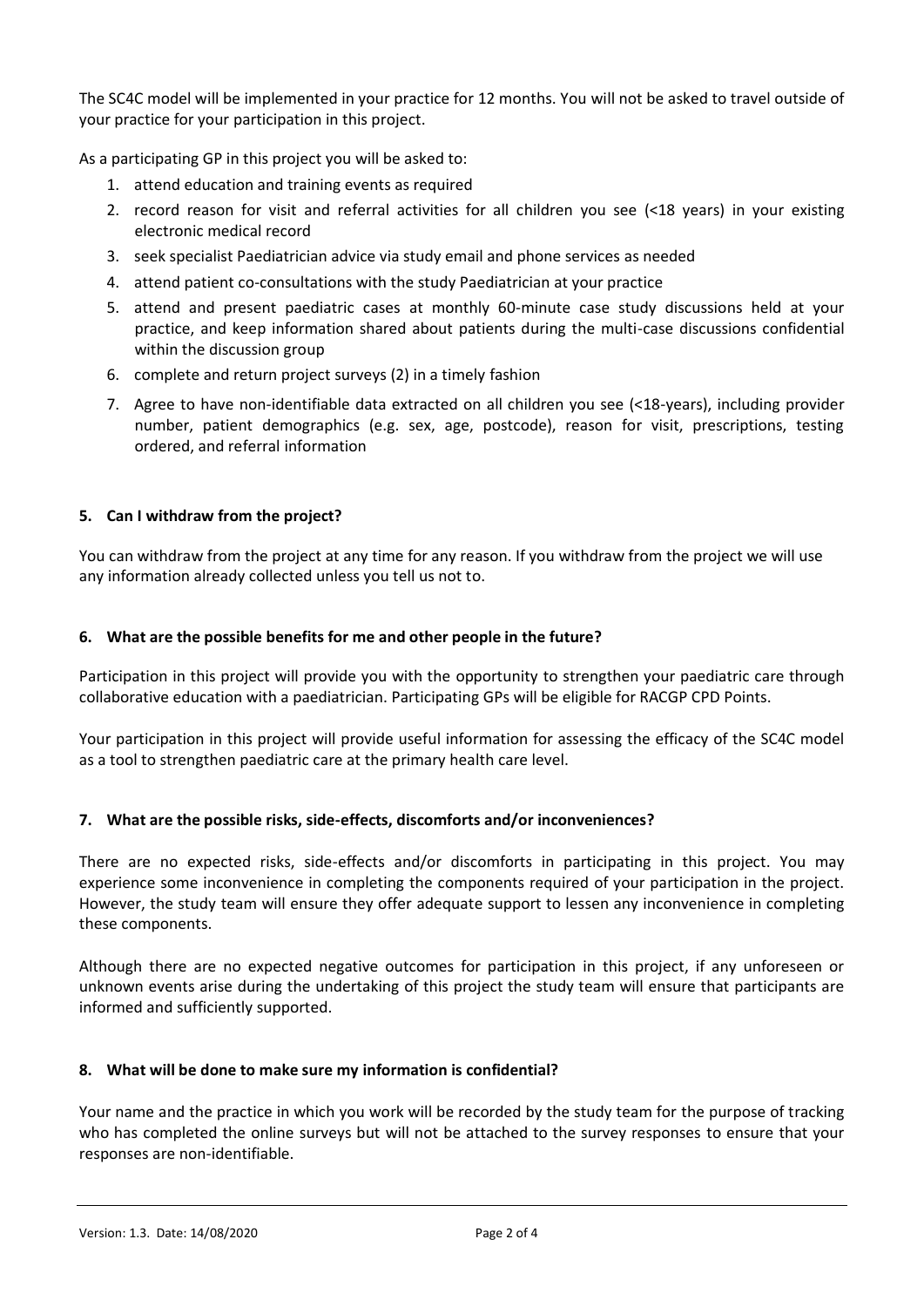The surveys you complete will be entered into REDCap. REDCap is a secure, web-based application for building and managing online surveys and databases, developed by Vanderbilt University. REDCap is hosted on MCRI infrastructure and is securely maintained. All data transmissions between users and the REDCap server are encrypted. The study team, as well as the Ethics Committee, will have access to this information for research related purposes only.

At the conclusion of the study, all identifying participant data will be destroyed and final study data will be stored in a non-identifiable format. As per the Australian Code for the Responsible Conduct of Research, study records and non-identifiable data will be kept for a minimum of 5 years following the completion of the study, after which time the records may be kept indefinitely or destroyed.

#### **9. Will I be informed of the results when the research project is finished?**

Non-identifiable results of the project will be made available through your practice, and a summary of the study results will be forwarded to each participating practice.

Results will be submitted for publications in peer-reviewed journals and presented at relevant conferences. Principal Investigator Harriet Hiscock holds the primary responsibility for publication of the results of the study.

#### **10. Who should I contact for more information?**

If you would like more information about the project, please contact:

| Name:                     | <b>Prof Harriet Hiscock</b> |
|---------------------------|-----------------------------|
| <b>Contact telephone:</b> | 03 9345 6910                |
| Email:                    | harriet.hiscock@rch.org.au  |

You can contact the Director of Research Ethics & Governance at The Royal Children's Hospital Melbourne if you:

- have any concerns or complaints about the project
- are worried about your rights as a research participant
- would like to speak to someone independent of the project.

The Director can be contacted by telephone on (03) 9345 5044.